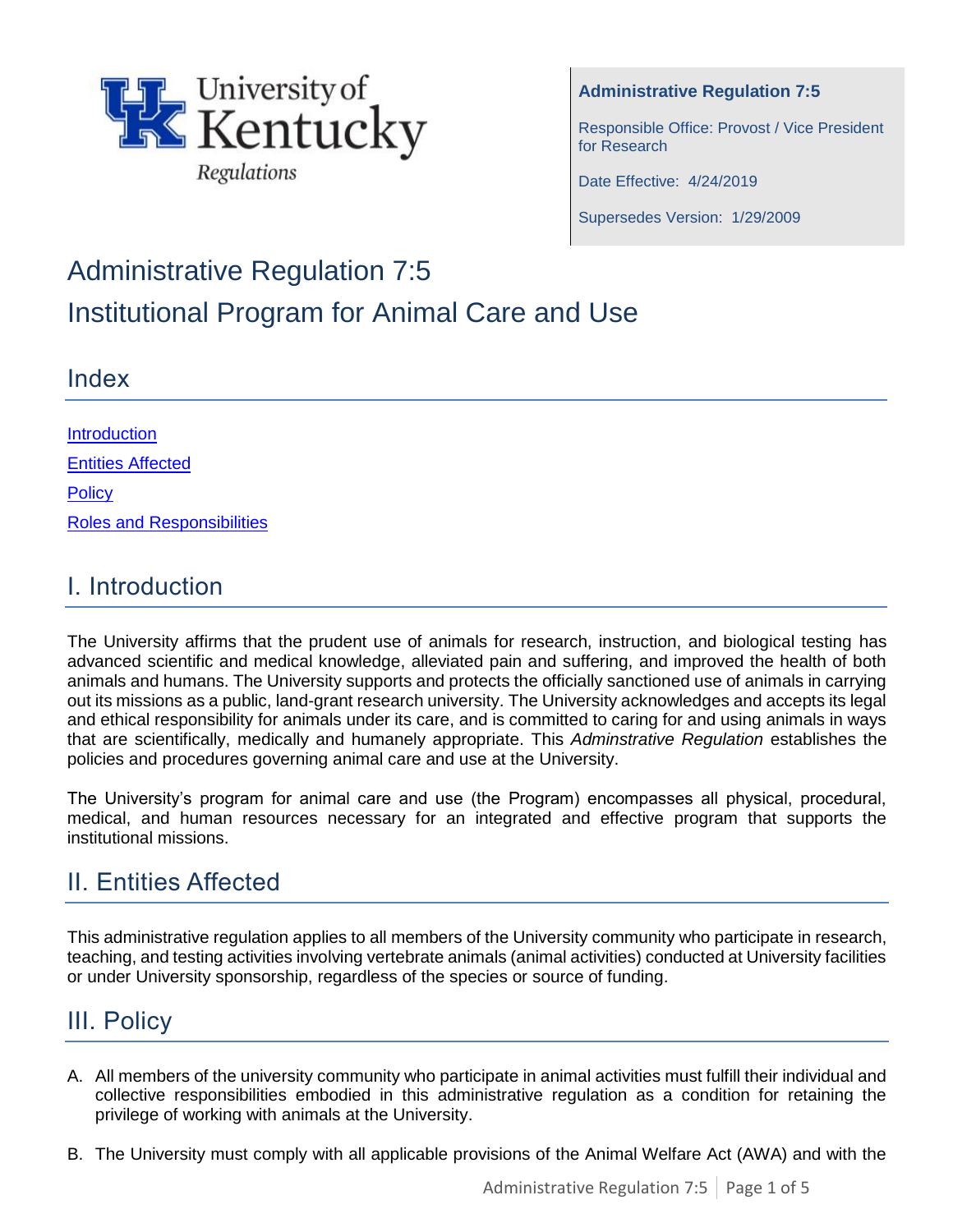regulations and standards for implementing the Act promulgated at 9 CFR, Chapter 1, Subchapter A, Parts 1, 2 and 3 (Animal Welfare Act Regulations or AWAR). The University must follow applicable Animal Care Policies established by the Animal Plant Health Inspection Service (APHIS), U.S. Department of Agriculture.

- C. The University must comply with the Public Health Service Policy on Humane Care and Use of Laboratory Animals (PHS Policy), which incorporates the U.S. Government Principles for the Utilization and Care of Vertebrate Animals Used in Testing, Research and Training (the US Government Principles).
- D. The University maintains a program for animal activities in accordance with the Guide for the Care and Use of Laboratory Animals (the Guide) of the Institute of Laboratory Animal Resources, National Research Council.
- E. The University must adhere to provisions of the Guide for the Care and Use of Agricultural Animals in Research and Teaching (Ag Guide) published by the American Society of Animal Science.
- F. An animal use protocol must be reviewed and approved by the Institutional Animal Care and Use Committee (IACUC) prior to initiating any animal activity. For sponsored projects involving animal activities, the animal use protocol must be approved before an account will be established.

### <span id="page-1-0"></span>IV. Roles and Responsibilities

#### A. Institutional Official (IO)

- 1. The Vice President for Research is designated as the IO, with full authority and responsibility to represent the University on all matters related to animal activities and to legally commit the University to comply with all applicable animal welfare laws, regulations and policies.
- 2. The IO has full authority to promulgate, implement, and enforce policies across the University to ensure compliance with this administrative regulation.

#### B. Attending Veterinarian

- 1. The Attending Veterinarian must hold a Doctor of Veterinary Medicine (DVM) or equivalent degree from an accredited school or college of veterinary medicine, be licensed to practice veterinary medicine in at least one state, and be either certified by the American College of Laboratory Animal Medicine (ACLAM) or have training or experience in laboratory animal science and medicine. The Attending Veterinarian reports directly to the Institutional Official and is a permanent voting member of the IACUC.
- 2. The Attending Veterinarian has full and direct authority to develop and implement an effective program of veterinary care and to oversee the adequacy of other aspects of the Program. This includes the authority to direct or provide for appropriate medical care, including euthanasia, as necessary and consistent with established standards of veterinary medical practice.
- 3. The Attending Veterinarian may intercede at any time in an animal activity which in their judgment jeopardizes animal welfare or compliance with federal laws and regulations or University policy. This includes the authority to suspend an ongoing animal activity, pending a review by the IACUC acting in full committee.

#### C. Institutional Animal Care and Use Committee (IACUC)

1. Membership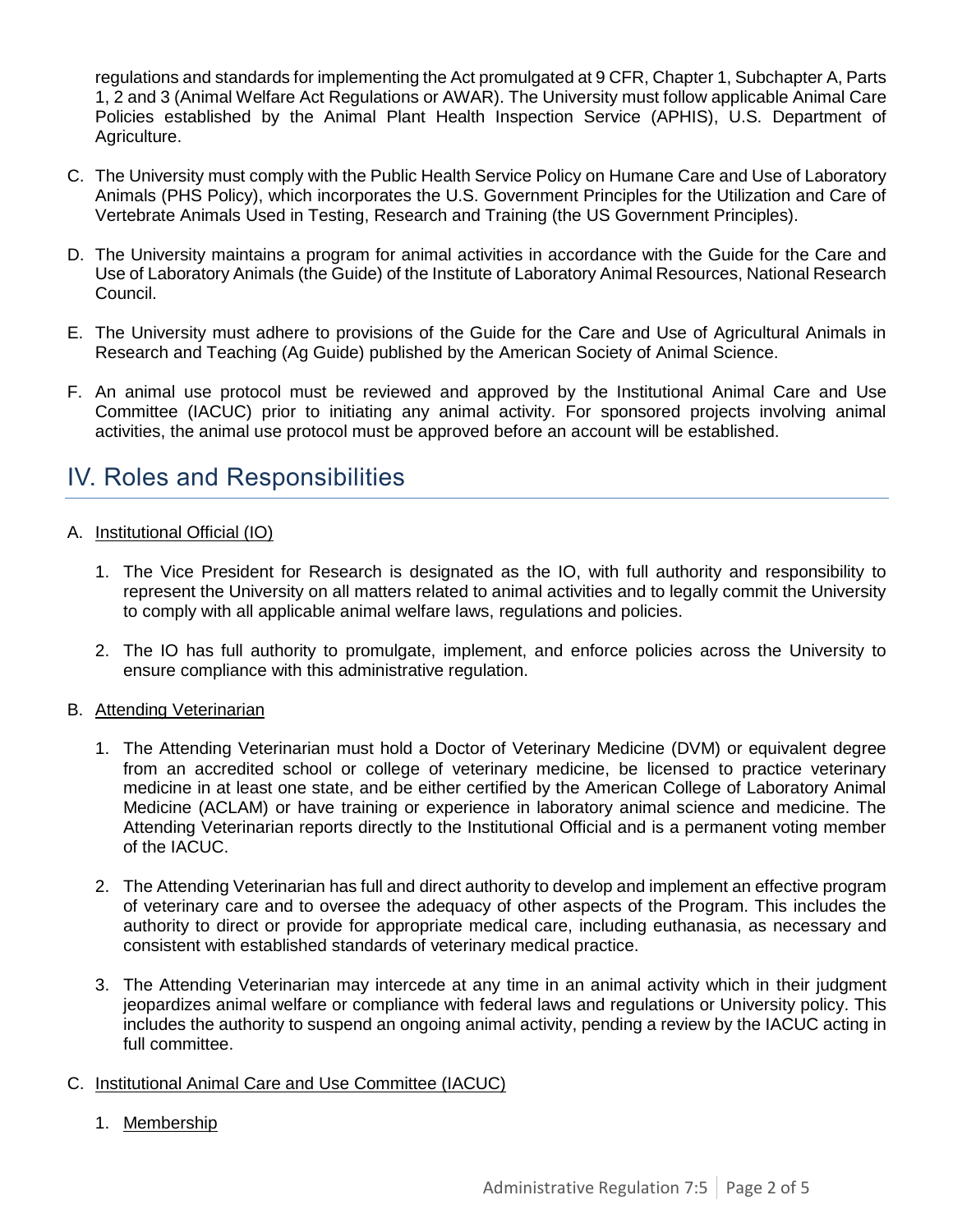- (a) The IACUC consists of at least five (5) members who are appointed by the IO. The members must be qualified through expertise and experience to provide oversight for the University's animal care and use program, facilities, and procedures. As a minimum the IACUC must be comprised of:
	- i. the Chair, who must be a practicing scientist and have significant experience in animal research, has the responsibility for overseeing the coordination and implementation of effective, efficient systems for animal use protocol review, Program review, and facility inspections;
	- ii. the Attending Veterinarian;
	- iii. a practicing scientist experienced in animal research;
	- iv. a nonscientific member whose primary concerns are with nonscientific areas of the Program; and
	- v. a member who is not affiliated with the University in any way other than as a member of the IACUC, and who does not have an immediate family member\* who is affiliated\*\* with the University. This person represents the general community interests in the proper care and treatment of animals.
		- \* "Family member" means parents and children, husbands and wives, brothers and sisters, brothers- and sisters-in-law, mothers- and fathers-in-law, uncles, aunts, nieces and nephews, sons- and daughters-in-law, and step-relatives in the same relationships.
		- \*\* "Affiliated" means any University employment, including part-time and temporary, board membership, currently enrolled students, contractors/vendors who do business with the university, and individuals holding key positions in University-affiliated associations (e.g. Alumni Association, Athletics Board, etc.).
- (b) The IO may appoint alternate members to the IACUC consistent with NIH [NOT-OD-11-053](https://grants.nih.gov/grants/guide/notice-files/NOT-OD-11-053.html) and [NIH OLAW FAQ B2.](https://olaw.nih.gov/guidance/faqs#IACUC_2) The IO may appoint non-voting ex officio members to the IACUC who represent other offices and functions of the University in order to facilitate effective integration of the Program.
- (c) To provide for appropriate checks and balances in oversight of the Program, the Institutional Official, the Attending Veterinarian, and the IACUC Chair must be three separate persons.
- (d) The IACUC may use consultants, as needed, for specific protocol review or advice to the committee on any aspect of the Program. The consultant may offer options and advice, but may not vote on an animal protocol, amendment thereof, or other aspects of the Program for which a vote is required.

#### 2. Quorum

The total number of voting members of the IACUC necessary to conduct its work is determined by the IO in consultation with the IACUC Chair and the Office of the Attending Veterinarian. A majority (more than 50%) of the voting members must be present at a convened IACUC meeting to constitute a quorum.

- 3. Multiple IACUCs
	- (a) The Institutional Official may establish multiple IACUCs if the volume of animal activities exceeds the reasonable capacity of a single IACUC to review the associated protocols and provide timely and effective oversight of the Program.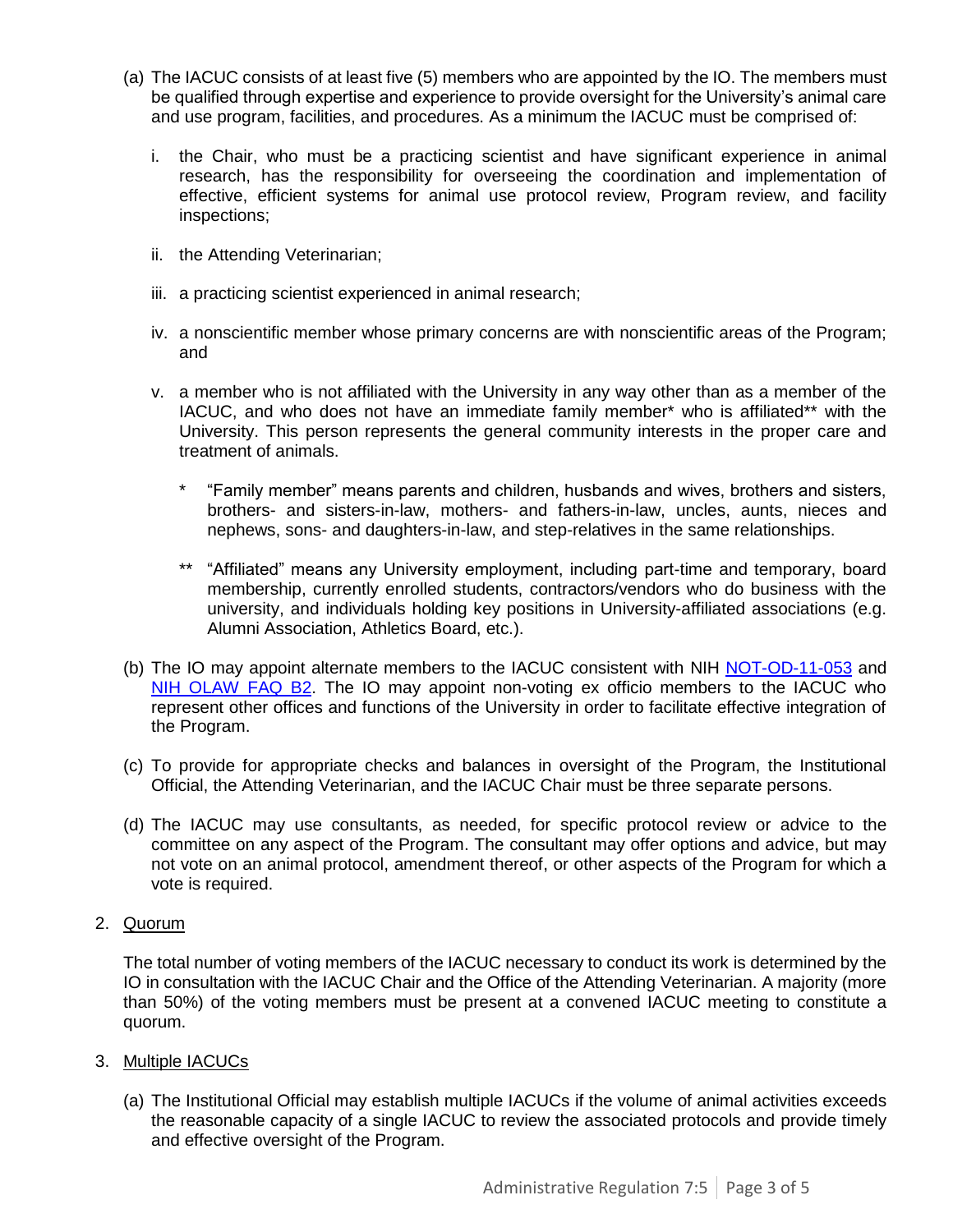- (b) If multiple IACUCs are established, they must report to a central, all-campus IACUC, the composition of which must include the chairs of the individual IACUCs as members. The overall composition of any IACUC and the all-campus IACUC must conform to federal requirements.
- (c) No more than three persons from the same department-level administrative unit (department, center or institute) may serve as members of the same IACUC.
- D. The Office of the Attending Veterinarian

The Office of the Attending Veterinarian:

- 1. Provides administrative support and guidance for the Program and facilitates program integration;
- 2. Supports the activities of the IACUC, including the scheduling and logistics of IACUC meetings, the coordination of semiannual program review and facility inspections, and the scheduling and coordination of subcommittee meetings as necessary;
- 3. Maintains protocol records and correspondence relating to protocol review and approval, records of semiannual program reviews and facility inspections, animal user occupational health and training records, and records of official correspondence between the University and regulatory and oversight agencies;
- 4. Provides training for IACUC members and research personnel using animals, and serves as a central information resource for the care and use of animals;
- 5. Facilitates communication between the IACUC, IO, and Attending Veterinarian in meeting their regulatory obligations; and
- 6. Provides guidance and assists investigators in submitting the necessary documentation for IACUC review of animal use protocols.
- E. Principal Investigator
	- 1. Investigators who use animals in research, teaching, or testing have a responsibility to society and the scientific community for the proper stewardship of the animals used. The use of animals at the University is a privilege governed by government regulations, University policy, and public concerns.
	- 2. The principal investigator of an animal care and use protocol is directly responsible for ensuring that personnel listed on the protocol comply with the provisions of this administrative regulation.

### References and Related Materials

[Animal Welfare Act and Regulations](https://www.aphis.usda.gov/animal_welfare/downloads/AC_BlueBook_AWA_FINAL_2017_508comp.pdf)

[USDA-APHIS Animal Care Policy Manual](https://www.aphis.usda.gov/aphis/ourfocus/animalwelfare/usda-animal-care-overview) 

[Public Health Service Policy on Humane Care and Use of Laboratory Animals](http://grants.nih.gov/grants/olaw/references/PHSPolicyLabAnimals.pdf) (PHS Policy)

[HHS/NIH/Office of Laboratory Animal Welfare](http://grants.nih.gov/grants/olaw/olaw.htm) (OLAW)

[Guide for the Care](https://grants.nih.gov/grants/olaw/guide-for-the-care-and-use-of-laboratory-animals.pdf) and Use of Laboratory Animals, Institute for Laboratory Animal Research. National Academies Press (2011)